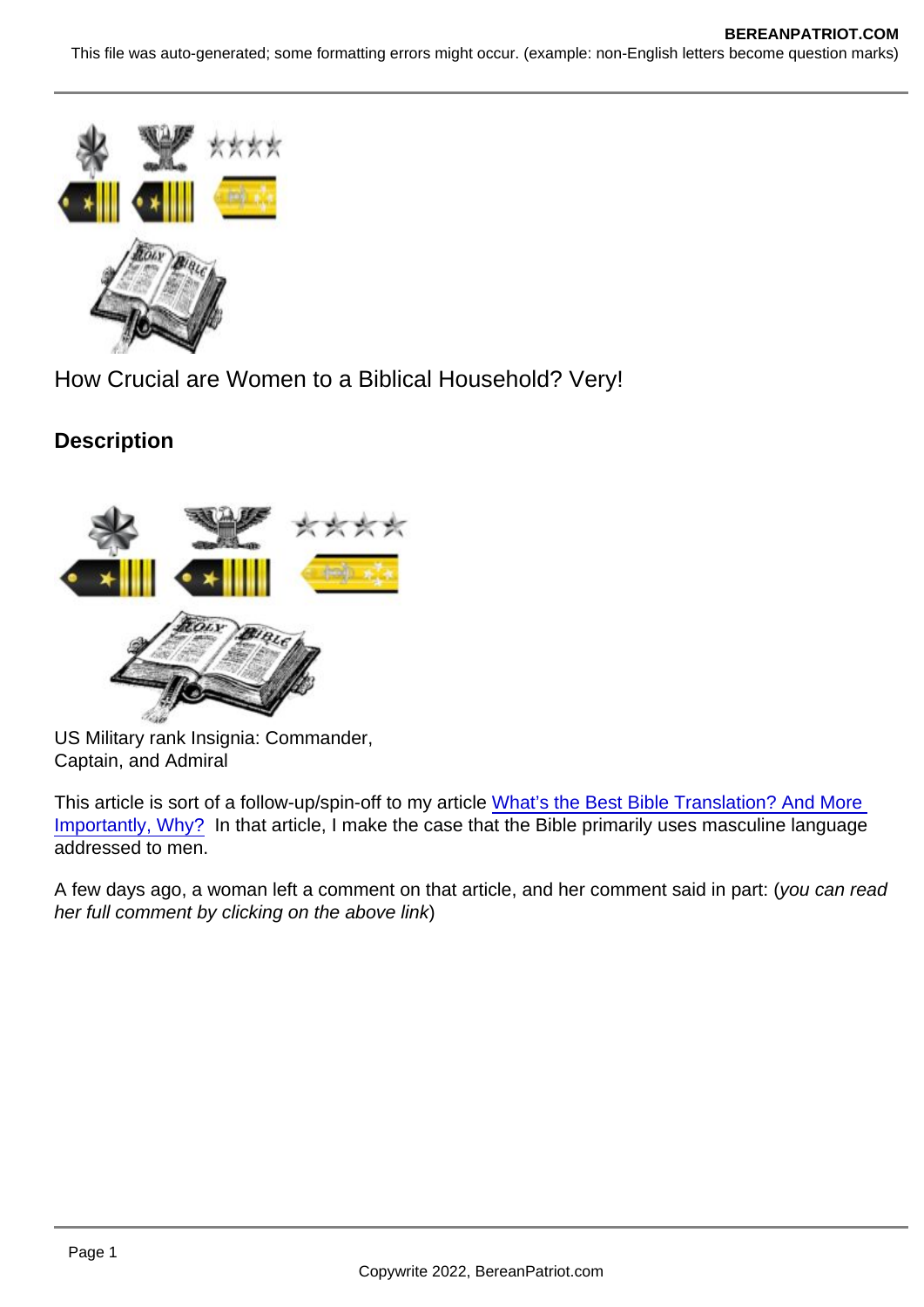With all of the stress on the gender of the words, it makes me feel like.. I don't know.. does God not love women, too? Or does He not love women as much as men? Aren't we just as much the children of God? Is it just a boys club that I'm not welcome in? Are women really just the property of the men in their lives and not their dearly valued helpers?

These sort of questions don't come from a place of offense, but more a place of rejection. It makes me sad. I deeply crave for the love of God, but when it seems so much like I was never made to receive His love, when it seems like so much of His attention is directed only to men, I feel like the child left out.

First, I'd like to thank her for leaving this comment. I didn't realize that my comments on gendered language in the Bible would come across that way. (I'll add a link to this article in my article on Bible translations to prevent more misunderstandings.) To clear things up, I gave a short reply to her comment and then sent her a longer email explaining why (in my opinion) God uses so much masculine language in the Bible.

What follows is a longer, more polished version of the email that I sent to her. I hope it will be helpful to any women who are struggling with the same issues, and any men who want to understand this better.

I also hope it will help clarify Biblical gender roles a little, though for the sake of space I won't make a full biblical argument for underlying assumption of authority in marriage (for that see Ephesians 5, et all ).

Biblically, a wife should be the "Executive Officer" of the household

A little context first.

The Greek word that's usually translated "submit" in the various "wives submit to husbands" passage is "?????????" ([hupotassó](https://biblehub.com/greek/5293.htm)), and the origin of the word is fascinating:

A Greek military term meaning "to arrange [troop divisions] in a military fashion under the command of a leader".

(Source: The NAS New Testament Greek Lexicon)

Since it's a military term, we'll look to the military to see what this submission should look like in practice. (And I think most women will like this.)

Considering the troop reference in the definition, the obvious comparison is with an army. However, that breaks down quickly. A more natural comparison is actually with a modern military naval ship. Consider an analogy in which the ship is the household, the husband/father is the captain, and the children are the crew. That would make the wife the Executive Officer. ("XO" for short.)

Now, you might ask: "What is an Executive Officer?"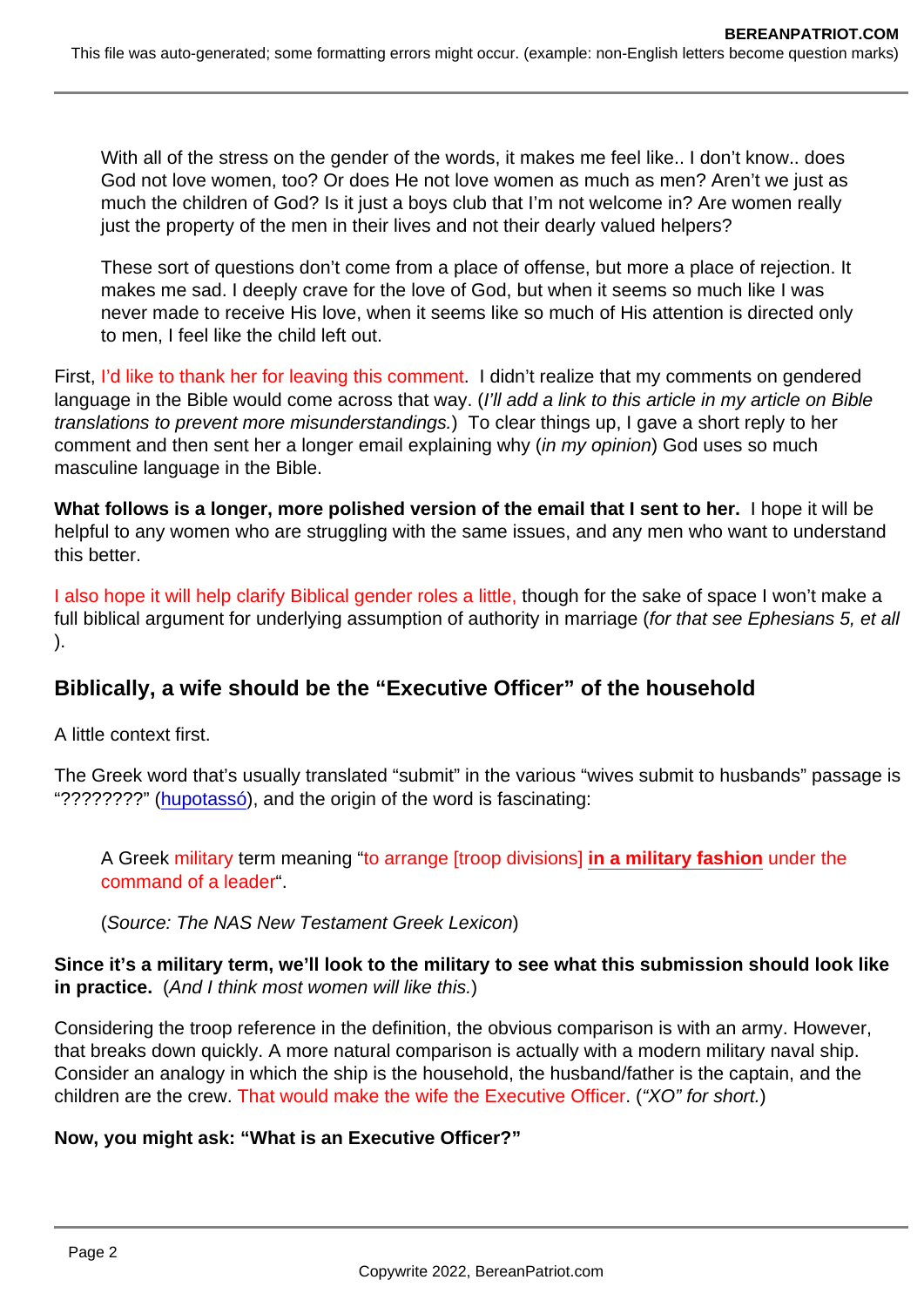Answer: the most crucial job on the ship.

An executive officer is generally a person responsible for running an organization, although the exact nature of the role varies depending on the organization. In many militaries and police forces, an executive officer, or "XO", is the second-in-command, reporting to the commanding officer. The XO is typically responsible for the management of day-to-day activities, freeing the commander to concentrate on strategy and planning the unit's next move.

The Bible supports this type of arrangement quite clearly:

# **1 Timothy 5:14**

**14** Therefore, I strongly desire younger women to marry, to bear children, to manage their household, and to give the one who opposes us no opportunity for slander on their account.

The Greek word translated "to manage their household" means exactly that, which is virtually identical to the role an XO fulfills on a naval vessel. A naval vessel and its the crew/equipment essentially exists for one purpose: to carry out the will of the captain. Of the crew, the most important person for this task **by far** is the Executive Officer.

The Executive Officer's responsibilities break down into two basic categories.

The two major jobs Executive Officers have are deputy commander and chief of staff. At levels above battalion, there may be a slot that is Deputy Commander.

**As deputy commander,** the XO constantly stays synchronized with the commander. This can be one of the most important aspects of the job. The XO should be asking "why" regarding most decisions the commander makes, both so that he can make the same decision for the commander if needed and so that he can learn how a commander makes decisions. The XO can take command when the commander is somewhere else and he is also the personal representative of the commander wherever the XO goes. Assuming the relationship between commander and XO is good, the XO will usually be obeyed as if the commander gave an order or made a decision.

**As chief of staff,** the XO is in charge of translating the commanders requirements to his staff, anticipating the commanders requirements, and synchronizing the staff and applying priorities. Especially in combat circumstances, the staff exists to support the commander in his decision-making. Otherwise the staff keeps the engine of the unit running, so the commander doesn't need to deliberately worry about it.

Notice that the XO should always be asking "why" to better understand her husband's decisions, so she can make similar ones. This is important, as they are supposed to work as a team.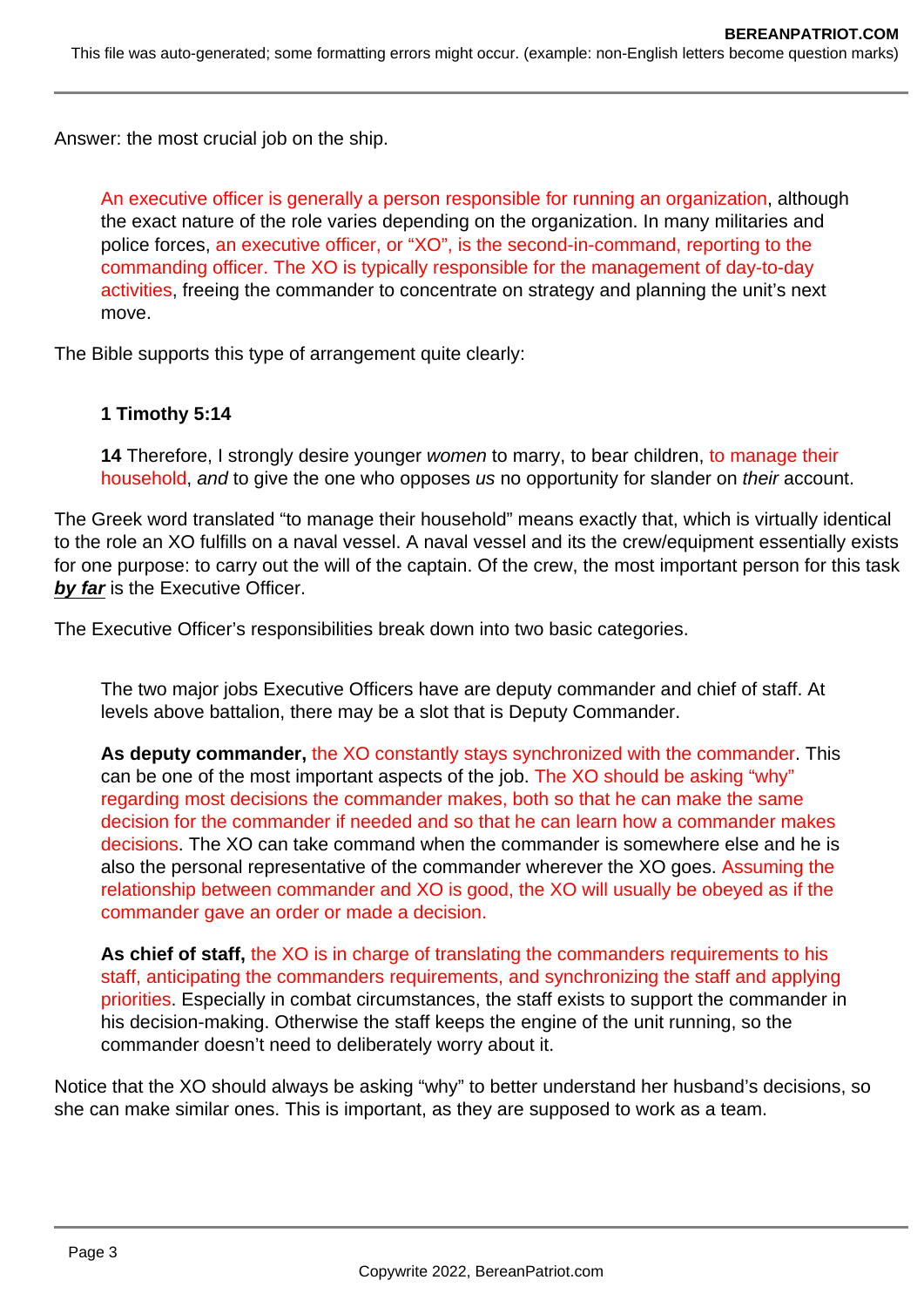Here's a fuller list of an Executive Officer's (XO's) duties.

As the next ranking line officer aboard ship, the executive officer serves as the aide or "executive" to the commanding officer. As such, the XO is the direct representative of the commanding officer in maintaining the general efficiency of the ship. With the assistance of the heads of departments, the XO arranges and coordinates all ship's work, drills, exercises, personnel organization, and the policing and inspection of the ship.

The XO investigates matters affecting the discipline and conduct of the crew and makes recommendations concerning these matters to the commanding officer. The XO usually approves or disapproves liberty lists and leave requests. If the XO is unable to carry out the duties of the office, the next senior line officer assigned to the ship normally assumes the duties.

When the crew reports that the ship is cleared for action, the XO inspects it and receives readiness reports from the various department heads. After confirming the ship's readiness, the XO then reports to the commanding officer that the ship is ready for action.

If the captain is disabled, the immediate superior in command of the ship (squadron or group commander) designates the XO as the acting CO until a permanent commanding officer can be assigned. For this reason, the XO's battle station, determined by the captain, is located some distance from the captain's—a safety measure to prevent disablement of both officers at the sometime. After each battle, the executive officer makes a detailed report to the commanding officer.

## ([Source](https://navyadministration.tpub.com/12966/css/Executive-Officer-Xo-294.htm).)

A few things to note:

- First, notice that the XO serves as an "aide" (or "help") to the captain. Why were women created?
- The person who actually runs the ship day-to-day is the XO.
- Virtually every single important task on the entire ship goes through the Executive Officer.
- The XO is in command when the captain is absent
	- $\circ$  In that capacity, the XO is required to constantly ask "why" so she understands why the captain makes decisions so she can make similar decision when she is in command.
- The XO is responsible for making recommendations to the captain about the ship.
- The Executive Officer is responsible for making sure the ship is ready for action before setting sail
- The XO is responsible for ensuring that the ship remains ready for action while under way.

Consider the last two points for a moment. By definition, military naval vessels exist for combat. A ship's combat readiness is inspected, confirmed, and maintained by the Executive Officer. That means literally the entire crew – including the captain – put their lives in the hands of the XO's ability to perform her job well.

That's a lot of responsibility.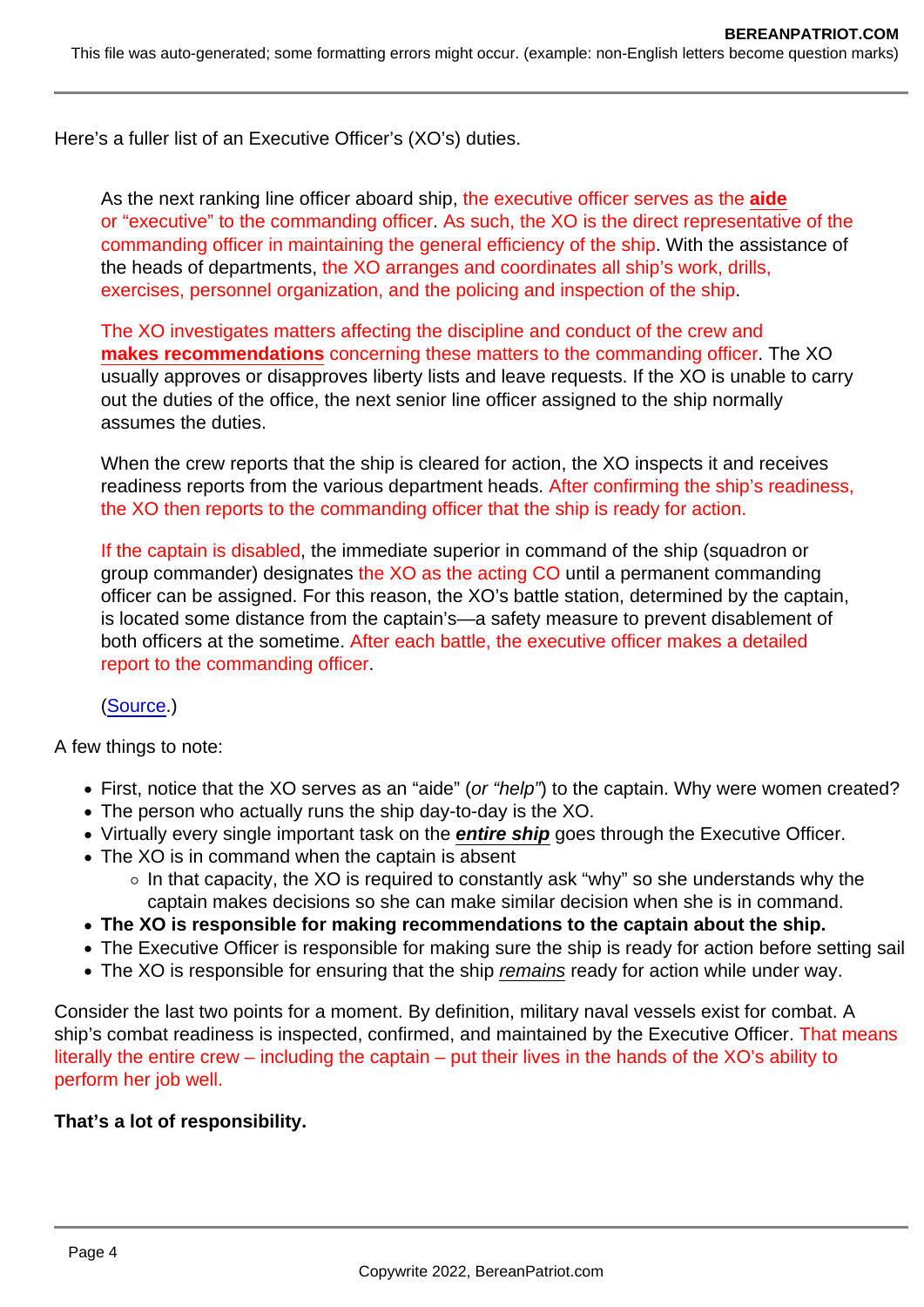A awful lot.

Wives have a similar level of responsibility in the husband's household, which is a lot of responsibility. And yet, they are still under the authority of the captain. Their mandate is still to carry out his will, to help him, and to support his decisions. They are absolutely *crucial* to this task too.

That's part of the reason why the US Navy manual says this about the relationships between the Captain and XO:

The commanding officer shall keep the executive officer informed of the commanding officer's policies, and normally shall issue all orders relative to the duties of the command through the executive officer. Normally, the commanding officer shall require that all communications of an official nature from subordinates to the commanding officer be transmitted through the executive officer.

Again, one of a wife's primary duties is to get to know her captain and why he makes decisions. This is so she can make similar decisions, and also because it fosters an excellent working relationship. There's a parallel here with the bride of Christ (the church) being told to have the mind of Christ. Likewise, wives should know the mind of their husband. This will also enable a wife to offer better counsel on command decisions if she know how her husband prefers to make decisions.

## **An excellent explanation of the XO's role**

One of the best examples of how to be a good Executive officer actually comes to us from the Hollywood of yesteryear. (They used to get things right... \*sigh\*) Specifically, the TV series Star Trek: The Next Generation, in the Episode "Gambit, Part 2". In the scene below, Data has assumed command of the Enterprise and Lieutenant Worf has assumed the role of XO because Captain Picard and Commander Riker (the XO) are both off the ship.

(Note: the Executive Officer is sometimes referred to the "First Officer", as in the scene below.)

The video is  $\sim$ 2.5 minutes long, and well worth the time.

This scene is brilliant for a number of reasons.

## **First:**

There was a discussion about what should be done with the XO (and senior crew) **before** the decision was made. A good captain seriously considers the advice of his crew, especially his XO, as a good husband should. Worf says that it's his duty to provide suggestions; Data affirms this and so does the Bible. Proverbs 31 says that a good wife "opens her mouth in wisdom", and "the heart of her husband trusts in her".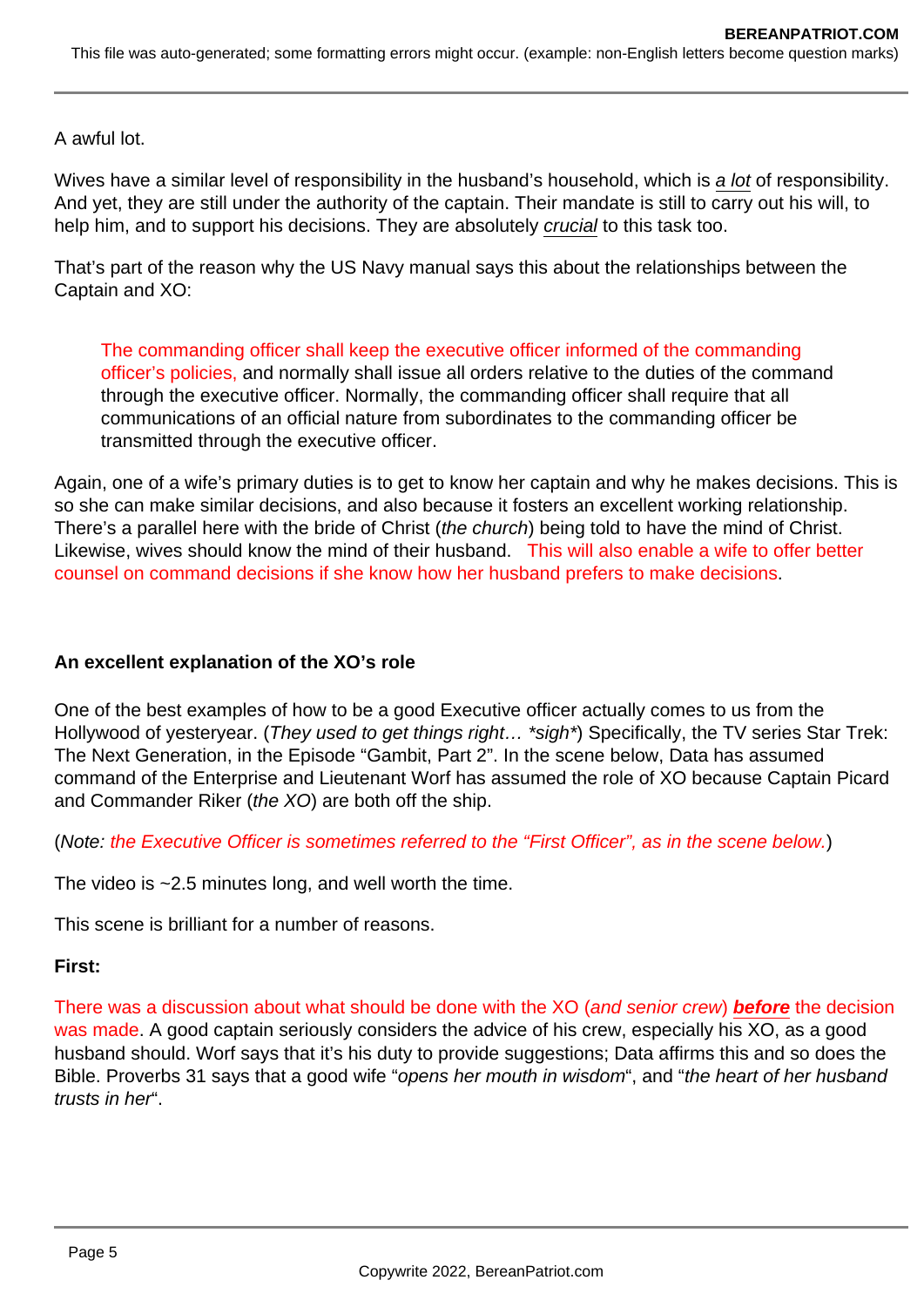### **A good wife – like a good Executive Officer – will respectfully offer her "captain" counsel when a decision needs to be made.**

That's literally one of her jobs; something she's nearly required to do. She's required to do it respectfully, but it's still something she should do. Personally, I've learned not to ignore my wife's opinions. She's not always right, but I always hear her out because she often has good things to say.

### **Second:**

Notice that the captain (Data) makes the decision (based on the advice he's given), but he didn't give the orders to carry the decision out. The XO gave those orders. The captain merely says "make it so", and the XO (Worf) issues the actual orders to "make it so" (set course for the system at warp 9). That's part of the XO's job: to carry out the will of the captain. If they work as a proper team, the wife offers counsel, the husband decides, and then the wife carries out the will of her husband. (just like the church – the bride of Christ – is supposed to carry out His will.)

### **This is important to reinforce the wife's authority.**

To re-quote from the US Navy manual:

The commanding officer shall keep the executive officer informed of the commanding officer's policies, and normally shall issue all orders relative to the duties of the command through the executive officer. Normally, the commanding officer shall require that all communications **of an official nature** from subordinates to the commanding officer be transmitted through the executive officer.

That is, if a member of the crew wants to contact the captain on matters relating to ship business, he goes to the first officer, **not** the captain. The reverse is also true; that is, the captain's orders to the crew are usually transmitted through the XO. Why? If the captain issues all his orders directly, then the XO is cut out completely despite her crucial role. That's why everyone gives input, the captain decides, **and then the XO – NOT the captain – issues orders**.

Remember that the XO is responsible for the day-to-day running of the entire ship. Frankly, she needs to know what going on with both the crew and the captain in order to do that job properly. That's why she's the contact point. Official requests from the crew flow up through her to the captain, and orders from the captain flow down through her to the crew. (The captain can obviously issue orders directly, but he chooses to issue them through the first officer to reinforce her authority.)

## **That's important.**

That's important because it reinforces both the wife's authority and the husband's authority. The husband has the ultimate authority, but the wife has plenty also. The Bible commands children to obey their parents – **plural** – not just their father. This setup (wife advises, husband decides, wife carries out the decision) keeps the Biblical model of authority intact while also reinforcing the wife's authority.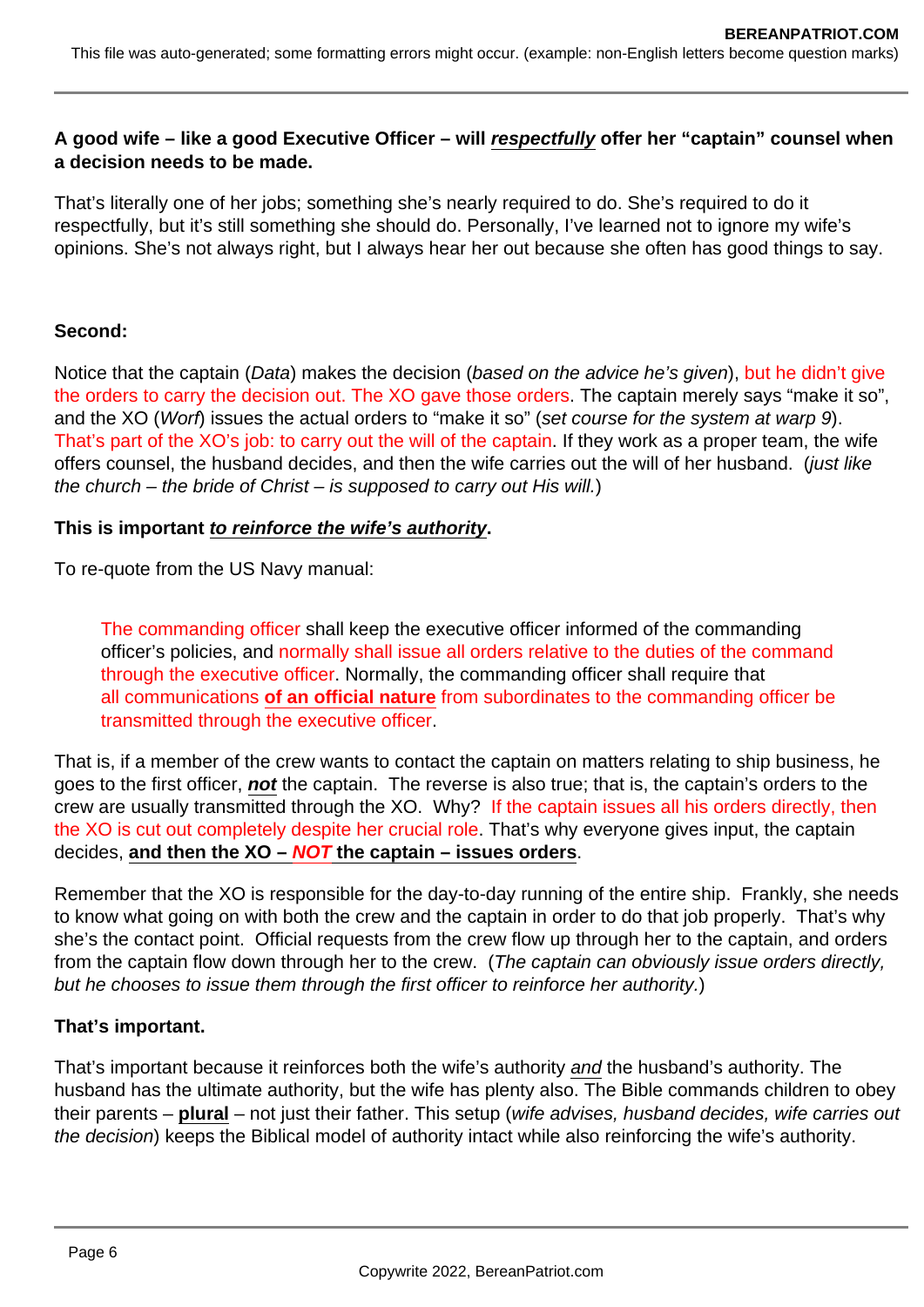(On a family level, a "family meeting" would be an equivalent. Get the whole family together, hear their opinions on any major decisions, let your wife's opinion carry weight, and then make a decision. Afterward, a good wife will be perfectly capable of putting that decision into effect as it concerns the household.)

I should also add that this concerns "all communications **of an official nature**", not more relational things. A father shouldn't have a relationship with his kids only through his wife, just as a wife shouldn't only have a relationship with God through her husband. The relational aspect sits separately from official business and is direct.

# **Third**

Notice how the responsibilities of the Executive Officer are **different** from the rest of the crew **after** a decision has been made. Worf felt free to disagree with Captain Picard publicly as the Chief of Security, but that role changes while he functions as the XO. The captain and XO need to work as a team, and thus any objections the XO has **after** the captain has made a decision **should be raised** ; but the objections should be raised **privately** and not in front of the crew.

Raising the objections in front of others **after** a decision has been made undermines the captain's authority, which an XO/wife shouldn't do. (Unless perhaps it's a moral/ethical issue, but even those should be raised privately first.)

Again, I want to stress that advice and counsel is a *crucial* function of an XO. If an XO has an objection, she absolutely should raise it. If she has the objection to an option **before** a decision is made, raising it publicly is perfectly appropriate because one of her roles is offering the captain counsel. But if she has an objection **after** a decision is made, she should raise it in private with the captain. Either way, she should respectfully make her objections known. She must abide by her captain's choice (and with a good attitude) if he chooses to proceed against her objections, but she should respectfully raise them.

That's being a good XO.

**Husbands:** this partially why you should ask for your wife's counsel **before** making a decision whenever possible. Your initial decision will likely be better (saving you the embarrassment of having to backtrack/change your mind later) and you avoid putting her in an uncomfortable position. If you make a snap decision and it has a serious problem that she sees, you put her in the awkward position of needing to either disagree with you publicly or needing to pull you aside to disagree privately.

## Don't put her in that position.

Ask for her input before you make a decision whenever possible.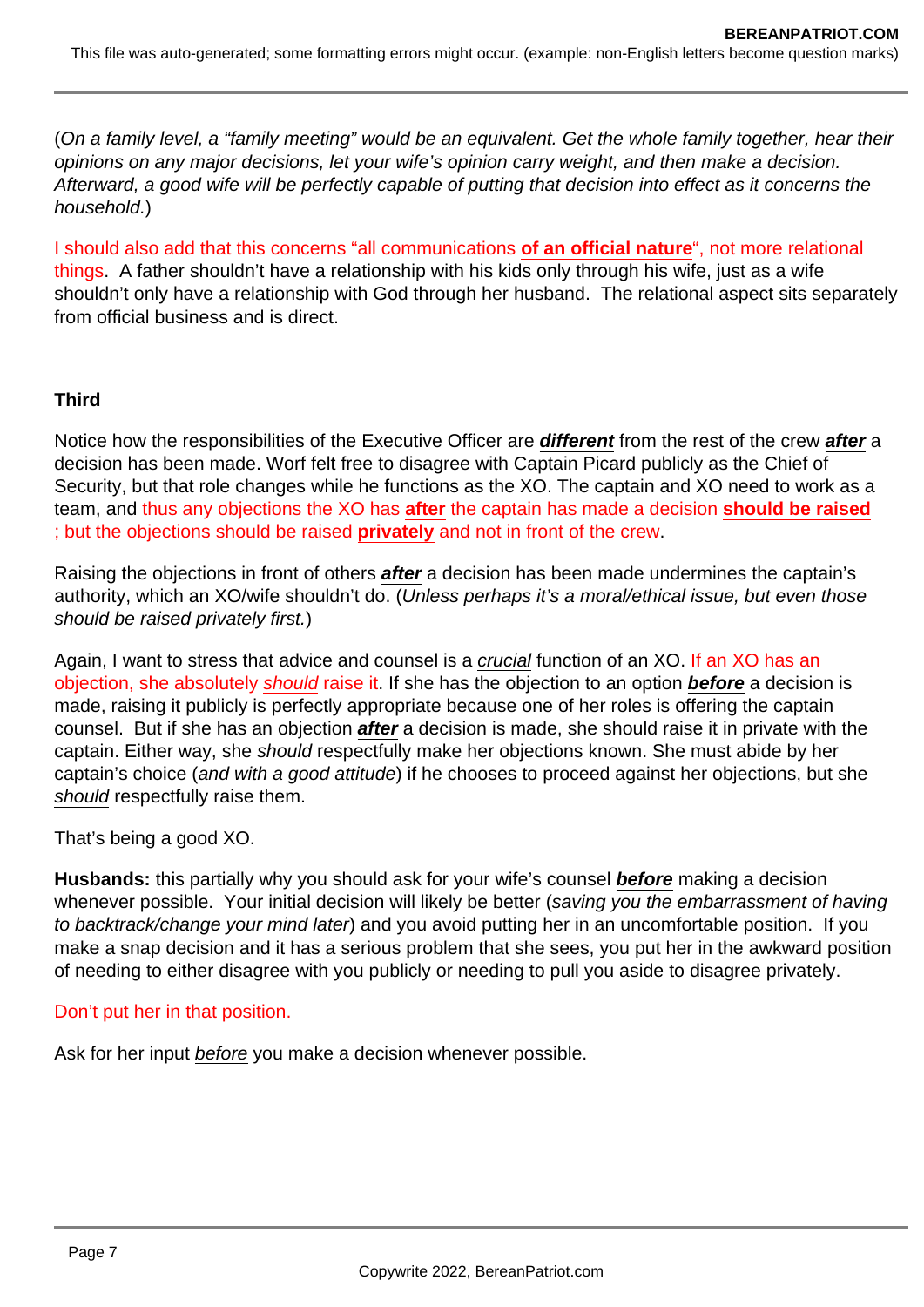# **Why Masculine Language In the Bible?**

Now that we have the context, we'll tackle the issue at hand: Why does God Primarily address the Bible to men instead of addressing both men and women? I'd argue the answer has to do with the proper "chain-of-command".

Remember that even though the captain has all the authority and ultimately makes the decision, it's the XO that carries that decision out. **This is done to reinforce the authority of the XO.** If the captain issued his orders directly to the crew, the XO's authority would be undermined. The crew might lose respect for her, and/or start ignoring her commands, and/or bypass her and go straight to the captain.

I'd argue that it's the same with the Bible.

In a military, the Fleet Admiral (God) is in charge of multiple ships (households). In order to direct each ship in the fleet where He wants it to go, He issues orders to each ship's **captain**. The Admiral doesn't issue order to a ship's XO, or that would undermine the captain's authority. Imagine if the Admiral of a fleet ignored the captain and issued orders directly to the XO. The crew would almost instantly lose all respect for – and confidence in – their captain.

Thus:

- A captain issues orders through the XO because issuing orders directly to the crew would undermine the XO's authority.
- Likewise, God addresses the Bible primarily to men because addressing it to wives would undermine the husband's authority.

Make sense?

## **Now, just because the orders aren't issued to the XO doesn't mean that the orders are also issued for the XO.**

In fact, the opposite is true. The XO absolutely should know the orders. The orders might not have been written **to** her, but they were absolutely written **for** her (and the whole crew). Remember how much responsibility she has on the ship, and realize there's no way she can properly carry out her duties without knowing the orders. There's Biblical support for this idea too, the Epistles being a great example of this.

God didn't write the Epistles **to** us, but He did write them **for** us.

## **Likewise, the Bible might not have been (primarily) written to women, but it most definitely was written for women.**

Another example is Proverbs 31 and the various passages that speak about what a good woman is like. While those passages are often not addressed to women, they are very clearly intended for women. A woman should read the Bible just like an XO reads orders addressed to the captain. ( except for the places where women are directly addressed.) They absolutely are applicable to her in